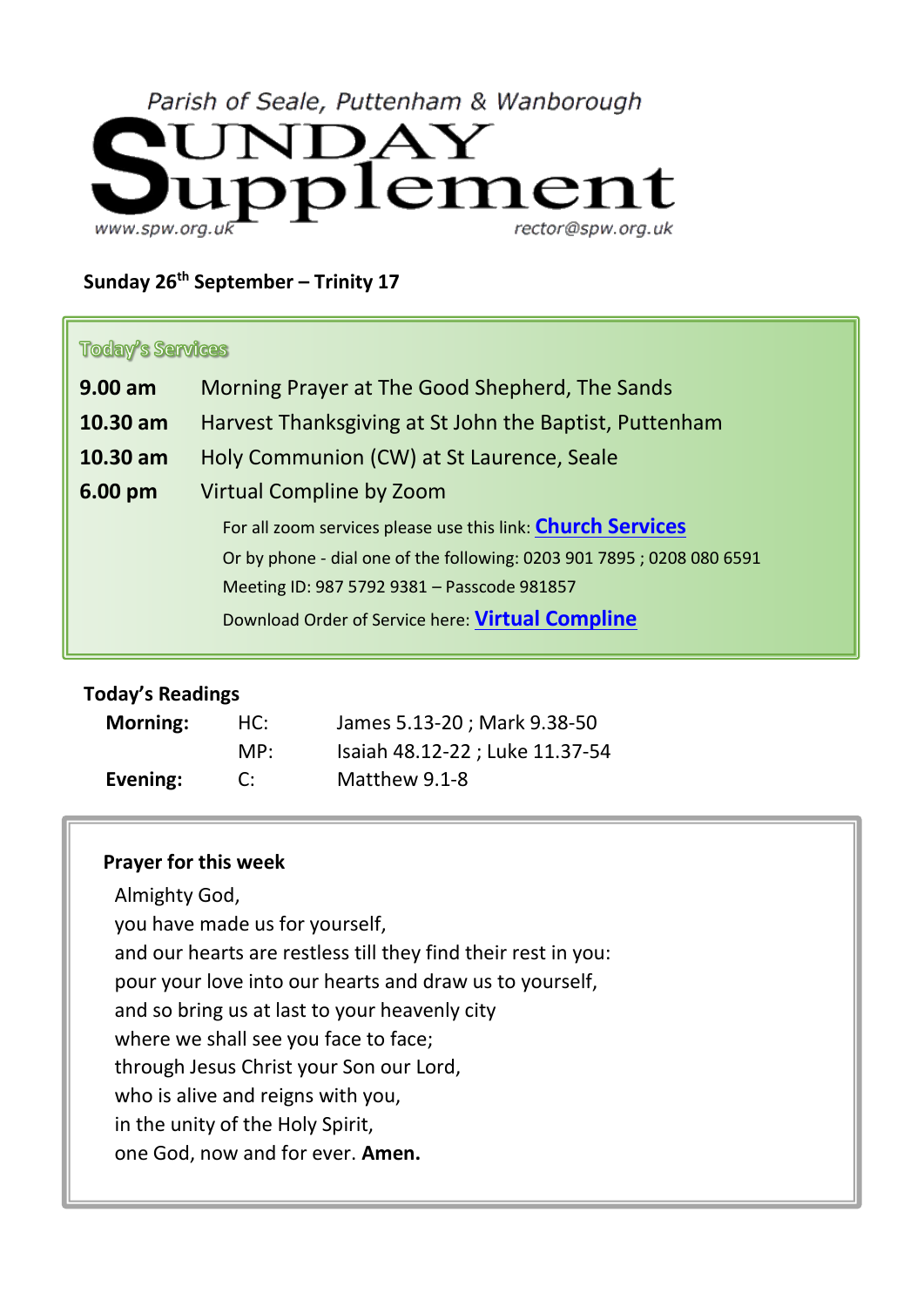### **FROM THE RECTORY DESK**

Dear Friends,

The school at Puttenham hosted a super harvest celebration in the school yard on Monday 20th with each year group proactive in giving thanks to God for the gifts of his creation and reminding us of the importance of sharing our plenty with those who have



little. During the service the children presented the Rector with a splendid harvest loaf for the altar complete with two crusty harvest mice baked in.

The harvest table was full of non-perishable groceries for the local food bank, and we are grateful to all parents and carers for their generosity in gifting so many essential food and cleaning items. The produce was taken to St. Mark's Church Godalming for distribution to those who rely on the food bank for their meals.

Sadly, we have become a nation of food banks which stands in stark contrast to the luxury and wealth that so many in this country enjoy and often exploit. The vision to feed the people of our streets is one prompted out of compassion and love and the church communities are big players in doing this work as a gospel imperative.

We pray for God's blessing on all food bank services and on the volunteers who run them. The Harvest service at SJB today will raise funds for agricultural charities.

Harvest Blessings,

Rector



The last grass cut of the season at the Churchyard Seale on 18<sup>th</sup> September was not well attended with just Mike Thorpe and the Rector, however the morning provided a great opportunity to trim and tackle the long grass near the boundary wall. Thank you all those who have helped this year to keep the churchyard in good order. We have saved over £5,000 in professional grass cutting charges.

Many thanks to the Friends of Wanborough Church who kindly paid for the Bellcote to be cleared of Jackdaw nests. It came just in time for the heritage weekend and the sound of the bell was a welcome feature of the event.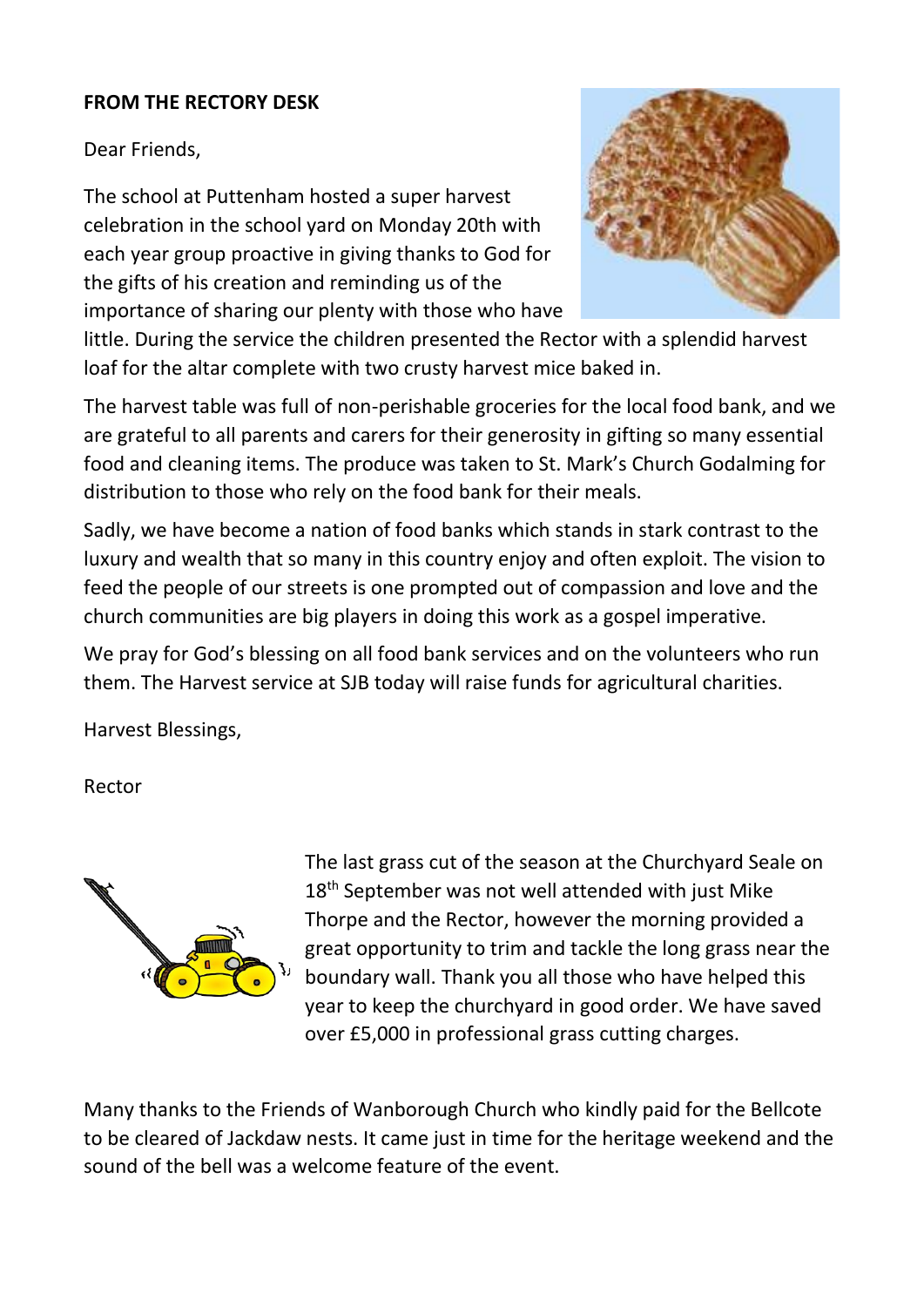

**We are delighted to welcome you at worship in our four churches but please help us stay Covid safe by observing the following:**

- *Please use the sanitising gel*
- *Please wear a mask if you want to sing hymns*
- *Please sit a safe distance from others*
- *Please don't physically share the peace*
- *Please give your name for test and trace*
- *Please put your collection in the retiring plate*

# **Service next Sunday – 3<sup>rd</sup> October <b>Trinity 18**

| $9.00$ am         | Morning Prayer at St Bartholomew, Wanborough          |  |
|-------------------|-------------------------------------------------------|--|
| 10.30 am          | Holy Communion (CW) at St John the Baptist, Puttenham |  |
| 10.30 am          | Morning Prayer at St Laurence, Seale                  |  |
| $6.00 \text{ pm}$ | Virtual Evening Prayer by Zoom                        |  |

**BIG QUESTIONS** at www.cofeguildford.org.uk/big-questions or the individual events are listed below.

Saturday 26th September 1:30pm www.BigQuestions-Godalming.eventbrite.co.uk

**EVENING FOR YOUNG PEOPLE WITH THE ARCHBISHOP CHRIST'S COLLEGE GUILDFORD https://www.eventbrite.co.uk/e/an-**evening-for-young-people-withthe-archbishop-of-canterbury-and-guvna-b-tickets-162265942803



# **Save the date – Saturday 9 October**

Bishops Andrew and Jo are inviting you to join them on a sponsored walk to raise funds to help the disadvantaged and vulnerable across our diocese. It is hoped that parishes will sponsor members of their congregation, of whatever age, to join in this exciting event.

You can either do the full walk along the Pilgrim's Way from Farnham or Dorking to Guildford, where both groups will meet at St Mary's Church, Quarry Street, or join us at one of the pre-arranged way points for a shorter walk.